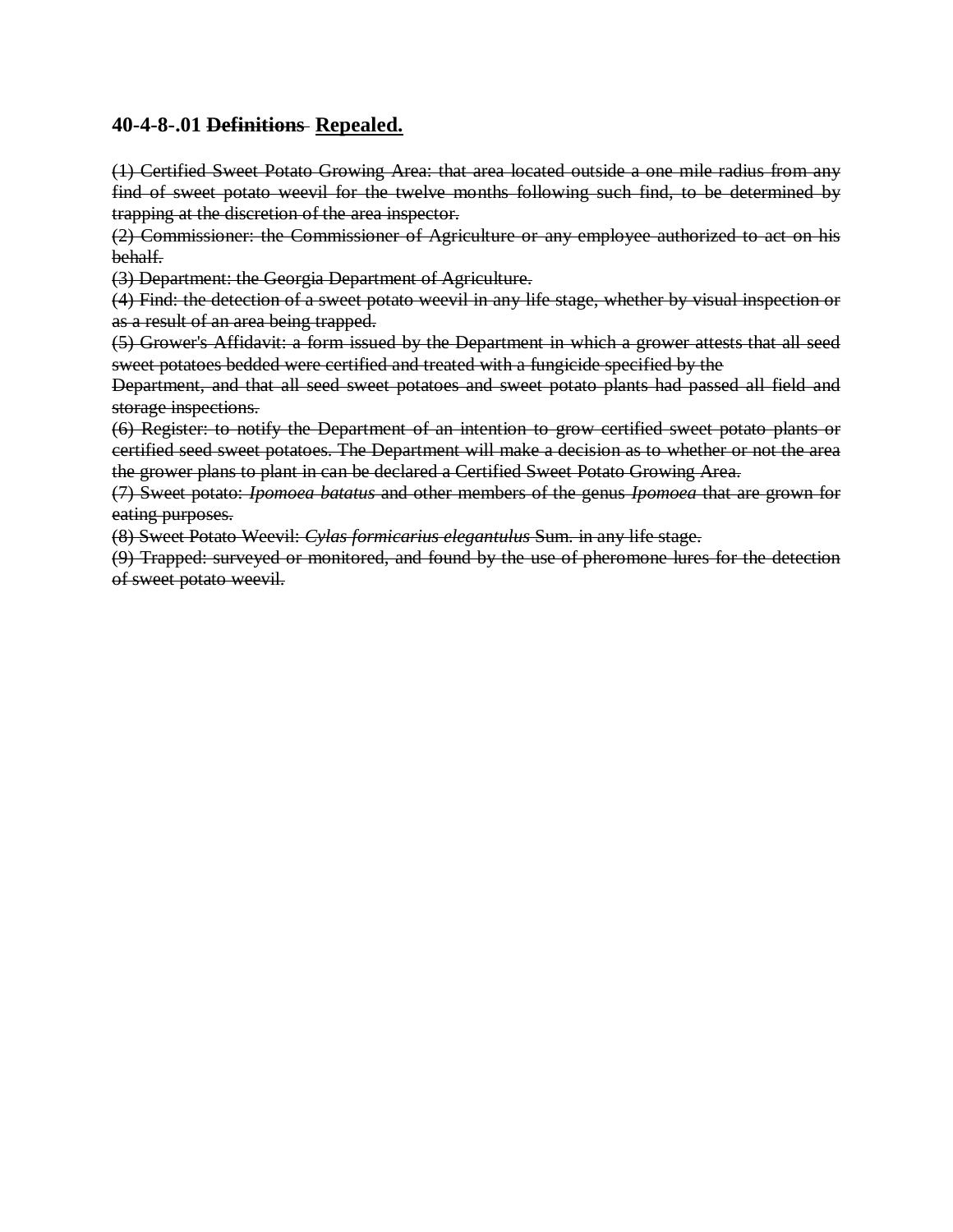# **40-4-8-.02 Production of Certified Seed Sweet Potatoes. Repealed.**

(1) Producers of certified seed sweet potatoes must register with the Department prior to setting vines.

(2) Certified seed sweet potatoes may be produced only from vine cuttings taken from field grown plants, and may be produced only in accordance with the following rules:

(a) No planting of vine cuttings will be made unless the area has been approved by the Department as a Certified Sweet Potato Growing Area.

(b) Plants must be in a physical and cultural condition which would allow the reliable detection of insects and diseases by the Department.

(c) A five foot spacing must be made between varieties at the time of planting. Each separate variety constitutes a field, and must be marked as to variety by the posting of afield card supplied by the Department. Cutting of the card by the Department indicates that the field is not eligible for certification.

(d) If a trace of sweet potato mosaic is found in a field, that field will not be eligible for certification. The grower must rogue the field and apply insecticide recommended by the area inspector. Such rogued fields will be eligible for use only by the grower. If a second trace of sweet potato mosaic is found in the same field, the original field and a ll other fields within onequarter mile of that field will not be eligible for certification.

(e) If sweet potatoes being grown for certification are found to be within a one mile radius of a find of sweet potato weevil, such sweet potatoes will not be eligible for certification.

(f) Additional inspections of any field may be performed at the discretion of the area inspector.

(g) Plants showing symptoms of mosaic, stem rot, bacterial soft rot, sweet potato weevil or any other injurious insects or diseases will not be certified.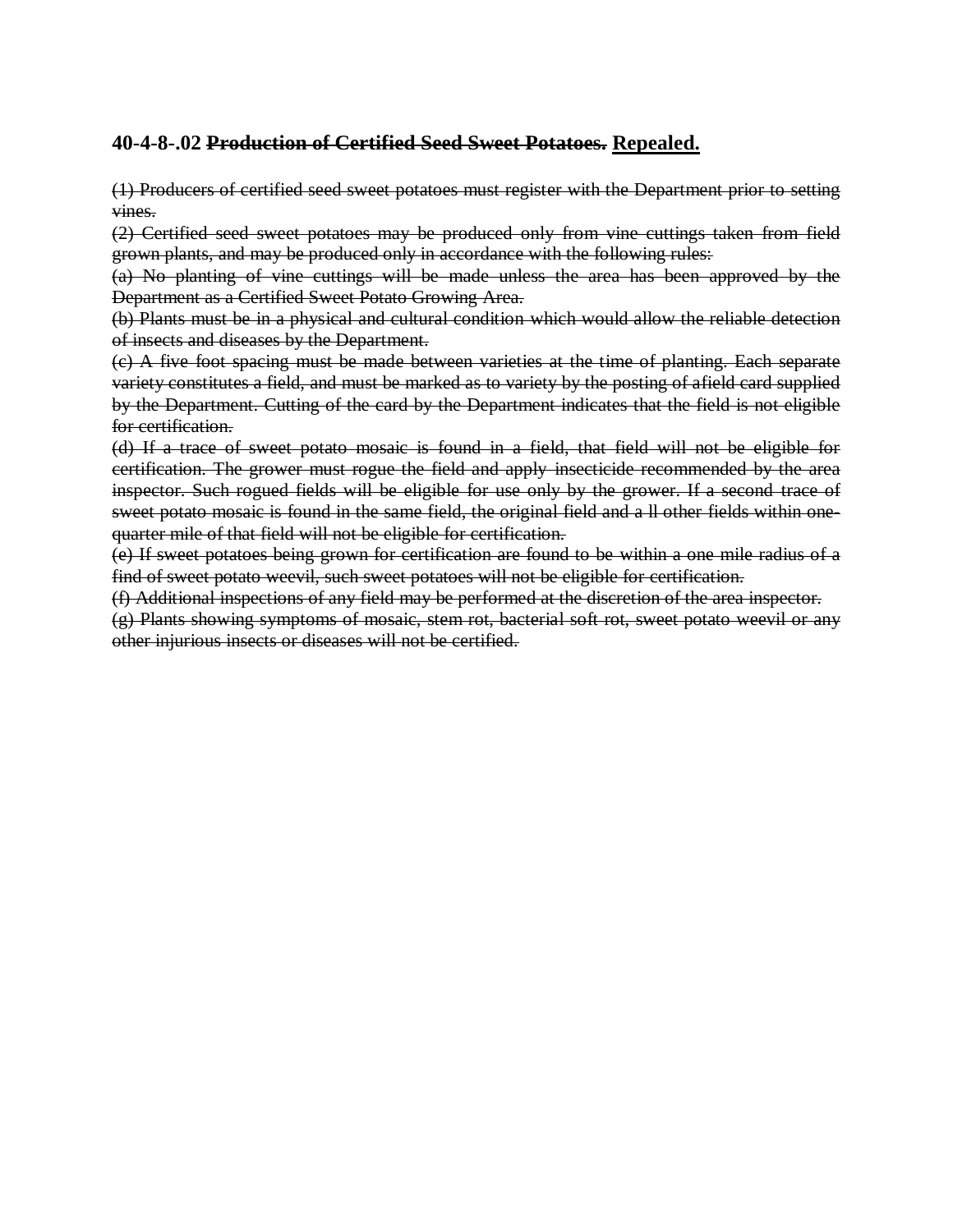## **40-4-8-.03 Storage of Certified Seed Sweet Potatoes. Repealed.**

(1) Certified seed sweet potatoes and non-certified sweet potatoes may not be stored in the same facility.

(2) No storage of certified seed sweet potatoes will be allowed in any storage facility in which sweet potato weevils have been found unless the facility has been cleaned of all sweet potatoes, and trapped and found free of sweet potato weevil for at least 90 days.

(3) All facilities used for storing certified seed sweet potatoes will be trapped by the

Department and must be found free of sweet potato weevil during storage of sweet potatoes, or certification will be withdrawn.

(4) Stored certified seed sweet potatoes which are not free of black rot, scurf, bacterial soft rot, sweet potato weevil, or other injurious insects or diseases will have their certification withdrawn.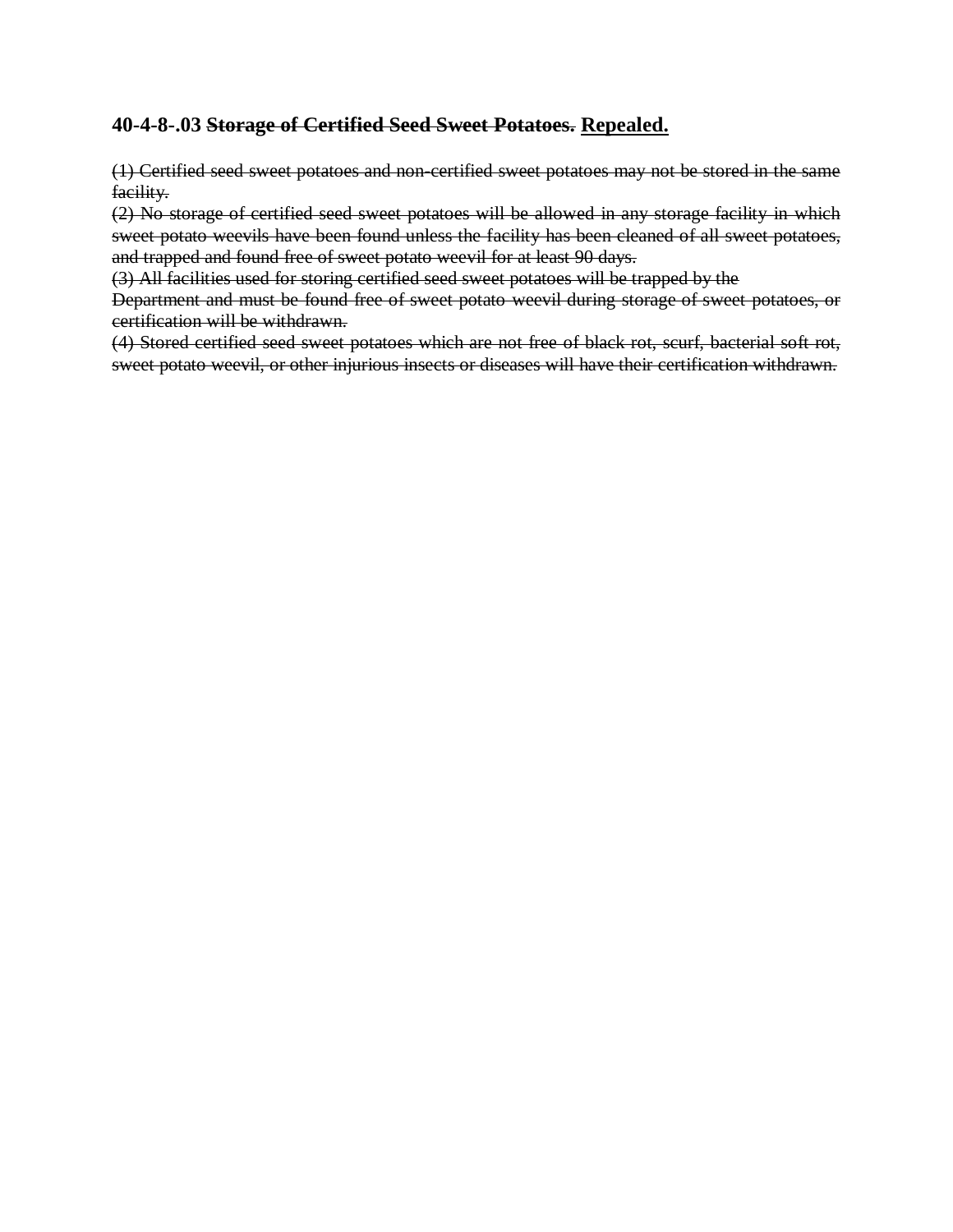## **40-4-8-.04 Production of Certified Sweet Potato Plants. Repealed.**

(1) Producers of certified sweet potato plants must register with the Department prior to bedding of seed sweet potatoes.

(2) Certified sweet potato plants may be produced only from certified seed sweet potatoes.

(3) All certified seed sweet potatoes must be treated with a fungicide approved by the Department prior to bedding.

(4) Certified seed sweet potatoes may be bedded for the production of certified sweet potato plants only in a Certified Sweet Potato Growing Area.

(5) Bedded certified seed sweet potatoes must be staked at the time of bedding to show the variety and number of bushels bedded. The identity of the sweet potato varieties must be maintained at all times.

(6) If uncertified seed sweet potatoes are bedded on the same farm as certified seed sweet potatoes, they must be bedded at least ten feet away from the certified seed sweet potatoes, trapped and found free of sweet potato weevil. The identity of each as to certified or uncertified must be maintained at all times.

(7) Plants grown from certified seed sweet potatoes will be inspected in beds. If not found

free of stem rot, black rot, bacterial soft rot, sweet potato mosaic, southern blight, or sweet potato weevil, such plants will not be eligible for certification.

(8) Beds in which any insects or diseases of sweet potato are found must be destroyed in whole or part. The amount to be destroyed will be determined by the area inspector.

(9) If sweet potato plants being grown for certification are found to be within one mile of a find of sweet potato weevil, such plants will not be eligible for certification.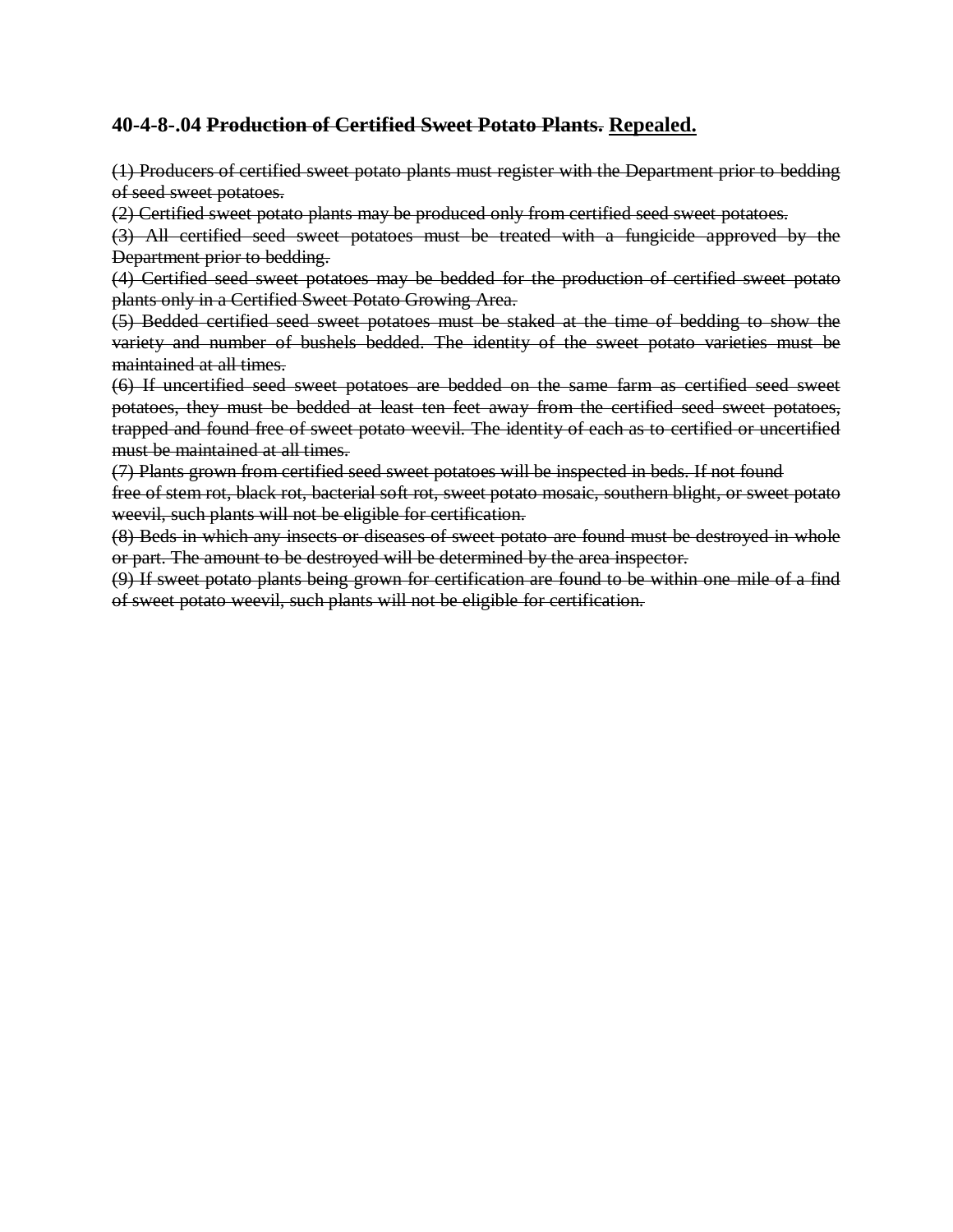#### **40-4-8-.05 Transfer and Movement of Certified Seed Sweet Potatoes. Repealed.**

(1) Growers wanting to transfer certified seed sweet potatoes to another grower for propagation purposes must complete a Transfer of Certified Seed Sweet Potatoes Form available from the Department. The Form must be completed by the original grower and issued to the purchaser at the time of transfer, with a duplicate copy sent to the Department. Each grower will supply to the Department a complete list showing the name and address of each purchaser, and the amount of sweet potatoes for all transfers.

(2) For interstate movement of uncertified sweet potatoes grown for eating purposes, the grower must notify the Department at time of planting so that the specific requirements of other states can be met by the grower.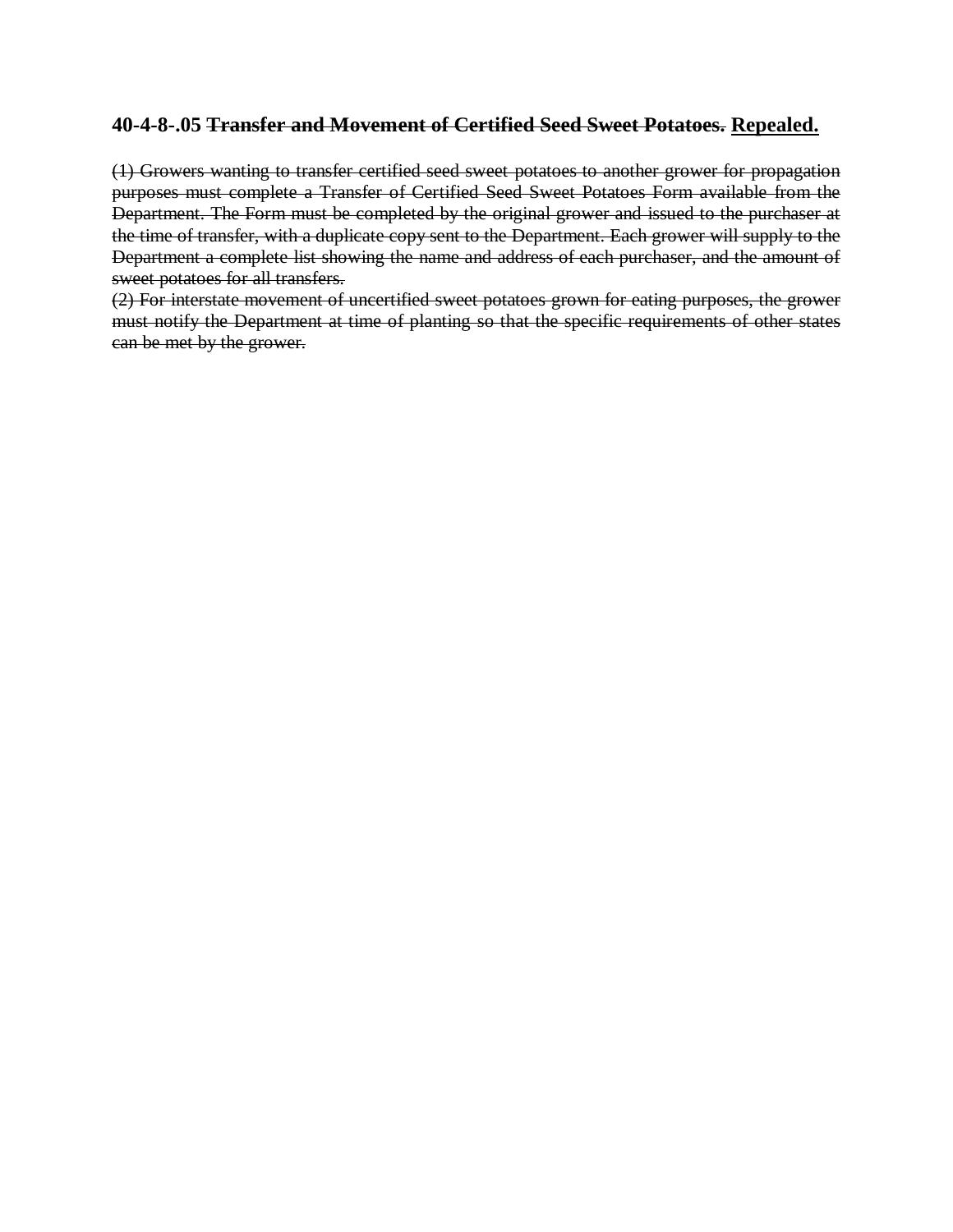#### **40-4-8-.06 Fees. Repealed.**

(1) All growers of certified seed sweet potatoes or growers who participate in an inspection program, must pay an annual fee of \$10 per acre, with a minimum annual fee of \$50.

(2) If trapping for freedom from sweet potato weevil is required for movement of sweet potatoes to another state, a fee of \$10 per acre will be charged by the Department for growers who do not participate in a certification or inspection program.

(3) No fees will be refunded in whole or in part for sweet potatoes or sweet potato plants which do not pass inspection or for which certification is withdrawn.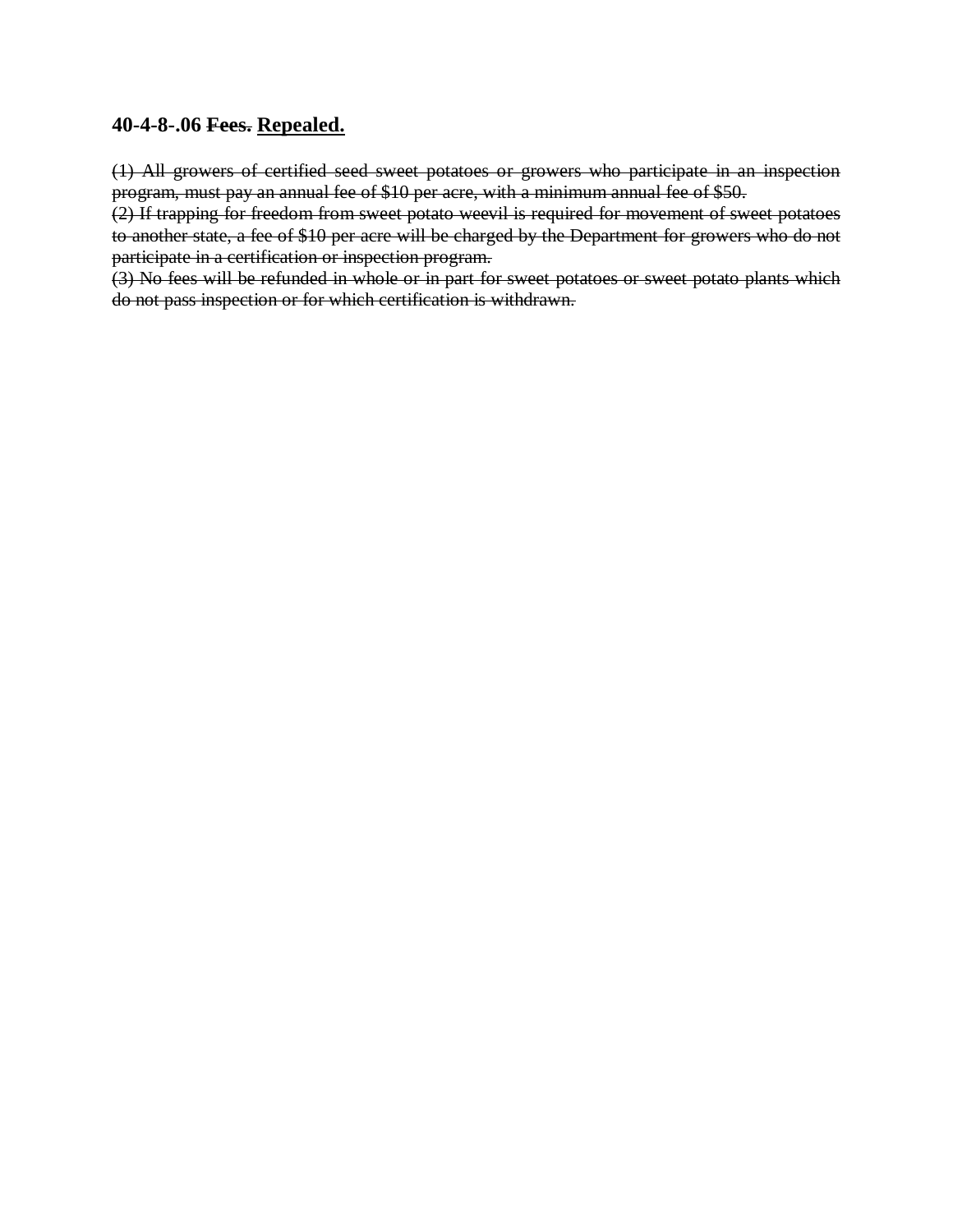#### **40-4-8-.07 Certificates. Repealed.**

(1) Every package, crate, or container of seed sweet potatoes, sweet potato plants, vines, or cuttings sold as Georgia Certified, including those shipped by common carrier, must have been produced according to these Rules, must be labeled as to variety, and must have attached to it a valid Sweet Potato Certificate issued by the Department.

(2) Georgia Certified Sweet Potato Certificates are available from the Department to growers of certified seed sweet potatoes or certified sweet potato plants upon completion of a Growers Affidavit, approval of certification by the Department, and payment of the cost of printing.

(3) Georgia Inspected Sweet Potato Tags are available from the Department to growers of

Inspected Sweet Potatoes upon approval of inspection by the Department, and payment of the cost of printing.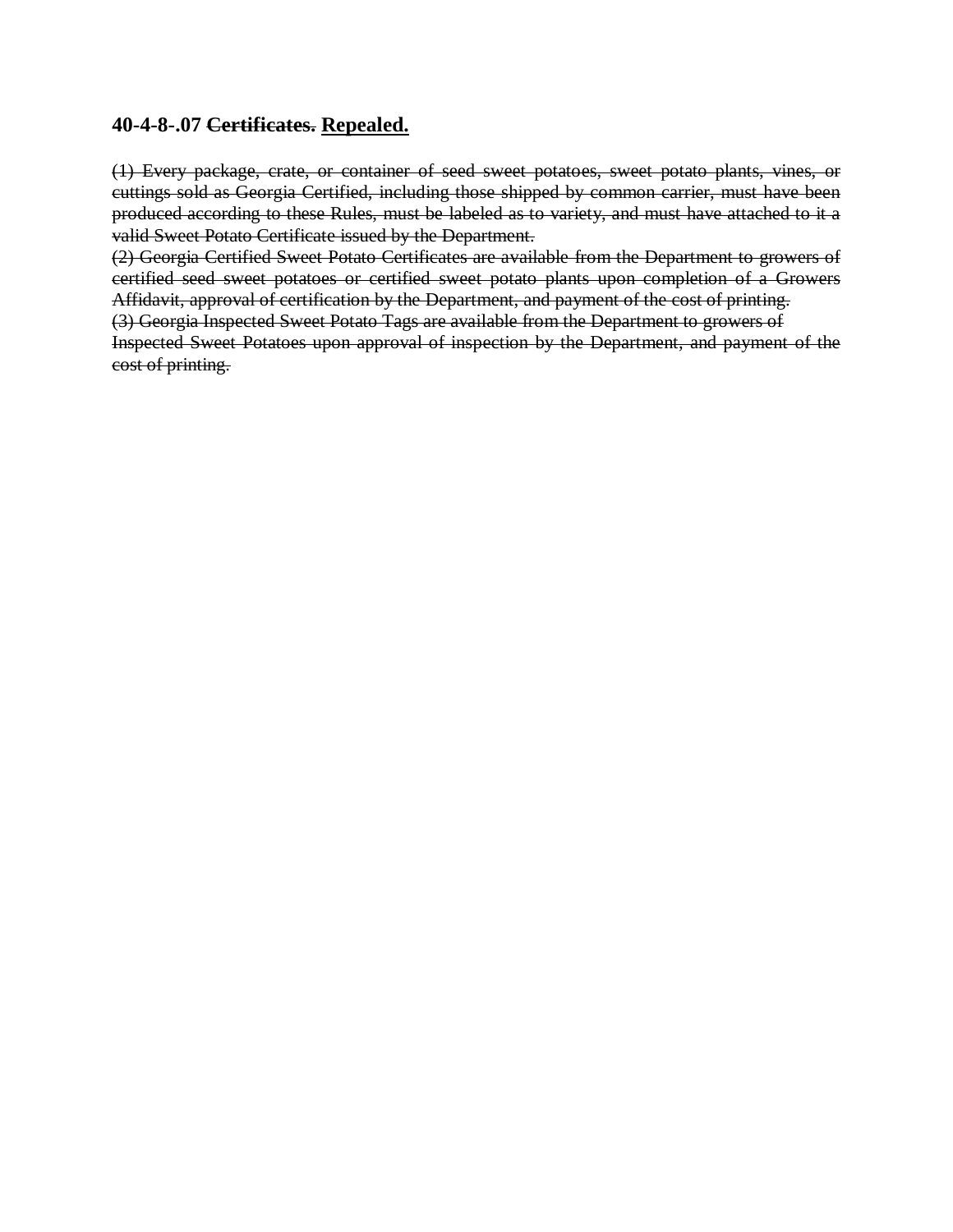## **40-4-8-.08 Revocation of Certification. Repealed.**

The Commissioner may revoke or deny certification and may recall outstanding certificates for cause, including but not limited to any violation of these Rules, or the use of Certificates on sweet potato plants or seed sweet potatoes that have not been certified by the Department.